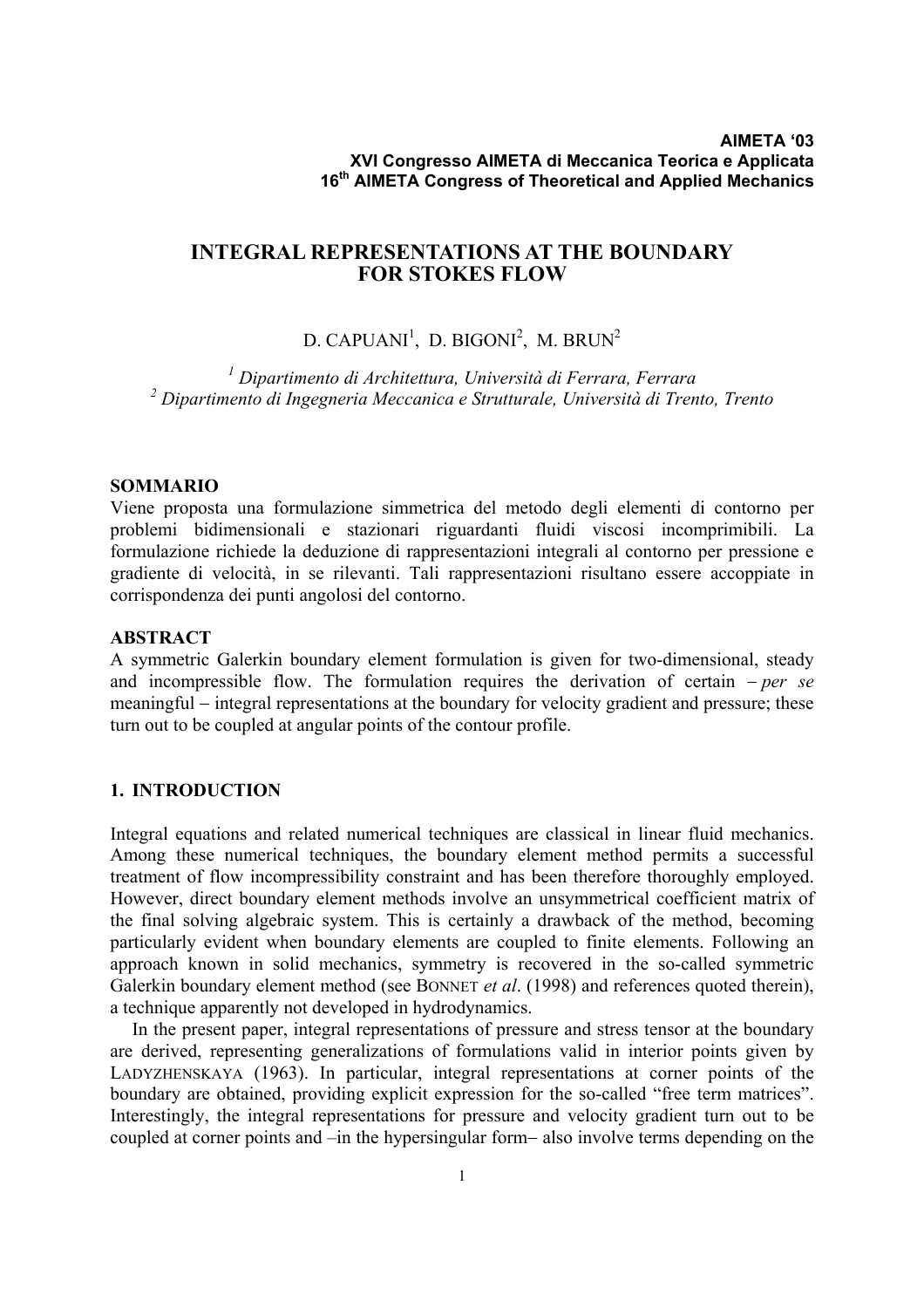boundary curvatures at the corner. Analysis of corner points is believed to be relevant in relation to a number of problems in Stokes flow: for instance, flow past non-smooth rigid particles or cusp formation at fluid interfaces. In the special case of smooth boundary (the socalled "Lyapunov surfaces"), the equations de-couple and the integral formulations obtained by POZRIKIDIS (2001) and by LIRON & BARTA (1992) are recovered when the boundary conditions model a gas bubble in a viscous liquid and when the boundary conditions pertain to flow past a rigid particle of arbitrary shape. The obtained integral equations are finally employed to establish a symmetric Galerkin formulation for Stokes flow.

#### **2. BASIC EQUATIONS**

Two-dimensional viscous flow at small Reynold number is considered, so that unsteady and inertial forces are negligible. For simplicity, body forces are also not included and reference is made to a two-dimensional domain  $\Omega$  of closed boundary  $\partial \Omega$ . This boundary may correspond to a particle or a bubble of arbitrary shape in an infinite flow or to a domain, such as for instance a rectangular cavity, confining the flow. The boundary  $\partial\Omega$  is divided into two non-overlapping portions  $\partial\Omega_{\mu}$  and  $\partial\Omega_{f}$  where velocities and tractions are prescribed.

Denoting with **u** and *p* the velocity and the pressure in the fluid, the linear equations for Stokes flow are

$$
\text{div } \mathbf{u} = 0, \quad -\nabla p + \mu \, \Delta \mathbf{u} = \mathbf{0}, \tag{1}
$$

and the stress tensor is given by (the symbol  $(\cdot)_{sym}$  stands for the symmetric part of a tensor)

$$
\sigma = -p \mathbf{I} + 2\mu (\nabla \mathbf{u})_{\text{sym}}.\tag{2}
$$

With reference to two orthogonal coordinate axes singled out by the unit vectors  $e^g$ , the two-dimensional free-space Green's function set, collecting the Stokeslet and the associated pressure  $\{u^g, p^g\}$ , is

$$
\mathbf{u}^{\mathcal{B}} = -\frac{1}{4\pi\mu} \left( \mathbf{e}^{\mathcal{B}} \ln r - \frac{r_{\mathcal{B}}}{r^2} \mathbf{r} \right), \qquad p^{\mathcal{B}} = \frac{1}{2\pi} \frac{r_{\mathcal{B}}}{r^2}, \tag{3}
$$

where  $\mathbf{r} = \mathbf{x} - \mathbf{v}$  and  $r = |\mathbf{r}|$ . The Green's function set satisfies the equations

$$
\text{div } \mathbf{u}^{\mathbf{g}} = 0, \qquad \mu \, \Delta \mathbf{u}^{\mathbf{g}}(\mathbf{x}, \mathbf{y}) - \nabla p^{\mathbf{g}}(\mathbf{x}, \mathbf{y}) + \delta(\mathbf{x} - \mathbf{y}) \, \mathbf{e}^{\mathbf{g}} = \mathbf{0}, \tag{4}
$$

where δ(**x** − **y**) is the Dirac delta function and all differentiations are carried out with respect to the variable **x**, with the point **y** (where the point force is applied) playing the role of a parameter. Note that –unless otherwise stated− differentiations are to be understood always in this sense throughout this paper. According to eqn (2), the stress tensor  $\sigma^g$  associated to the fundamental solution is given by:

$$
\sigma^g = -\frac{1}{\pi} \frac{r_g}{r^4} \mathbf{r} \otimes \mathbf{r}
$$
 (5)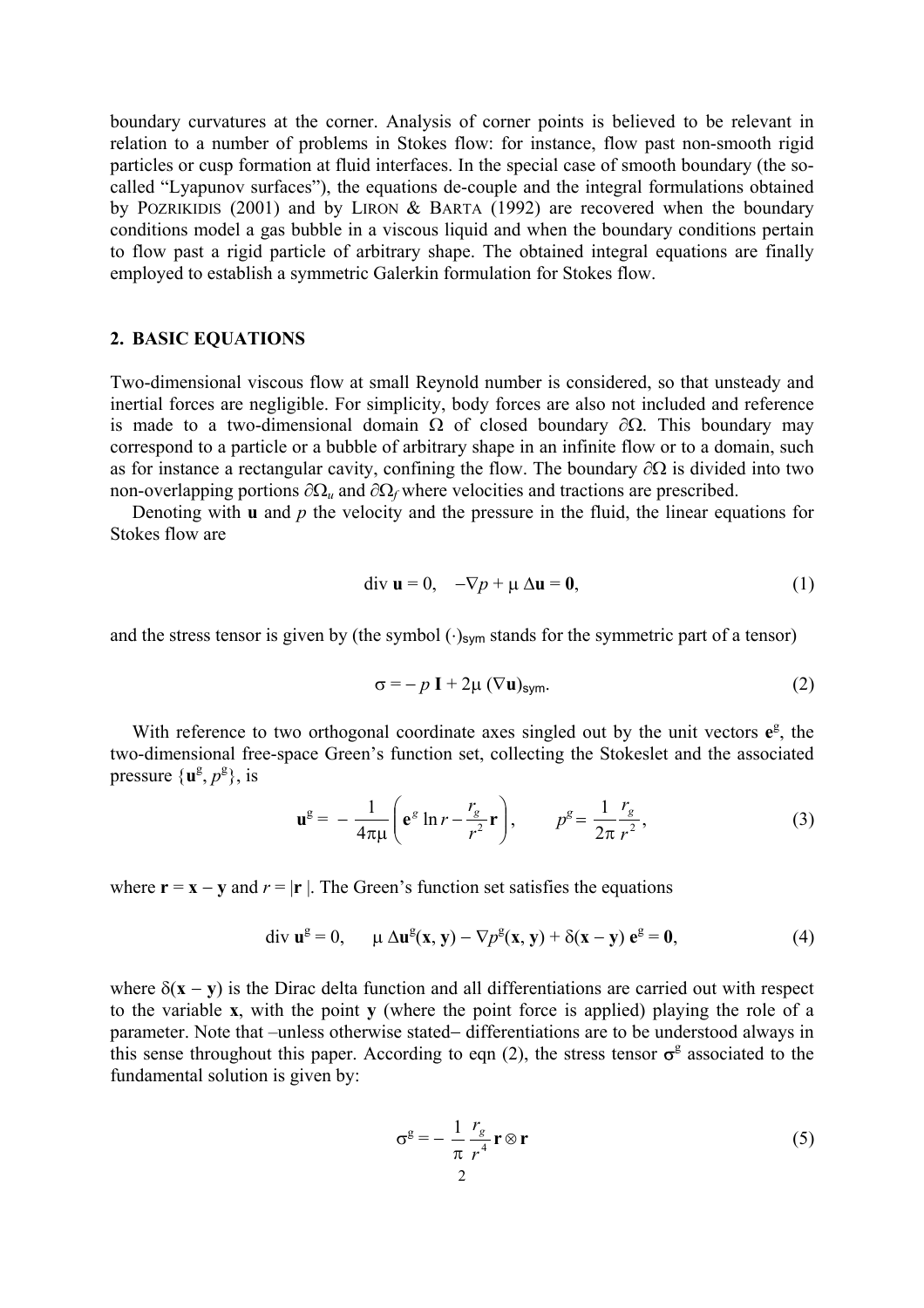where  $(\mathbf{a} \otimes \mathbf{b})_{ij} = a_i b_j$ , for every vector **a** and **b**.

The boundary integral equations for velocity and pressure are (LADYZHENSKAYA, 1963)

$$
u_g(\mathbf{y}) = \alpha u_g^{\infty}(\mathbf{y}) - \int_{\partial\Omega} \mathbf{u}^g(\mathbf{x}, \mathbf{y}) \cdot \sigma \mathbf{n} \, dl_x + \int_{\partial\Omega} \mathbf{u} \cdot \sigma^g(\mathbf{x}, \mathbf{y}) \mathbf{n} \, dl_x , \qquad (6)
$$

$$
p(\mathbf{y}) = \alpha p^{\infty}(\mathbf{y}) + \int_{\partial\Omega} (\sigma \mathbf{n})_g p^g(\mathbf{x}, \mathbf{y}) dl_x - 2\mu \int_{\partial\Omega} u_g \nabla p^g(\mathbf{x}, \mathbf{y}) \cdot \mathbf{n} dl_x , \qquad (7)
$$

where a dot denotes scalar product between vectors,  $(\sigma \mathbf{n})_g = \sigma_{gk} n_k$ , in which **n** is the unit inward normal to  $\partial\Omega$  (pointing into the fluid). The fields  $u_g^{\infty}$  and  $p^{\infty}$  are the velocity and pressure of the incident flow, so that  $\alpha = 0$  for a flow in a bounded domain or  $\alpha = 1$  for flow past a bubble or a rigid particle.



Fig. 1: Geometry of the problem and integration contours

## **3. INTEGRAL REPRESENTATIONS AT THE BOUNDARY**

The velocity field at the boundary can be obtained from eqn (6) moving the source point **y** on the boundary ∂Ω, considering the integration contours sketched in Fig. 1 and taking the limit for  $\varepsilon \rightarrow 0$  (and for  $\rho \rightarrow \infty$  in the case of flow past a particle). Correspondingly,

$$
C_i^g u_i(\mathbf{y}) = \alpha u_g^{\infty}(\mathbf{y}) - \int_{\partial \Omega} \mathbf{u}^g(\mathbf{x}, \mathbf{y}) \cdot \sigma \mathbf{n} \, dl_x + \int_{\partial \Omega} \mathbf{u} \cdot \sigma^g(\mathbf{x}, \mathbf{y}) \mathbf{n} \, dl_x, \qquad (8)
$$

where PV denotes the Cauchy principal value and the **C**-matrix is defined as

$$
C_i^g = -\lim_{\varepsilon \to 0} \int_{\Gamma_{\varepsilon}} (\sigma^g \mathbf{n})_i \, dl_x = \alpha \, \delta_{gi} + \int_{\partial \Omega}^{\rho_V} (\sigma^g \mathbf{n})_i \, dl_x \,, \tag{9}
$$

in which  $\Gamma_{\epsilon}$  is the intersection of the circle of radius  $\epsilon$  centered at **y** with the region occupied by the fluid and the inward unit normal **n** points towards the fluid. Using eqn. (5) we get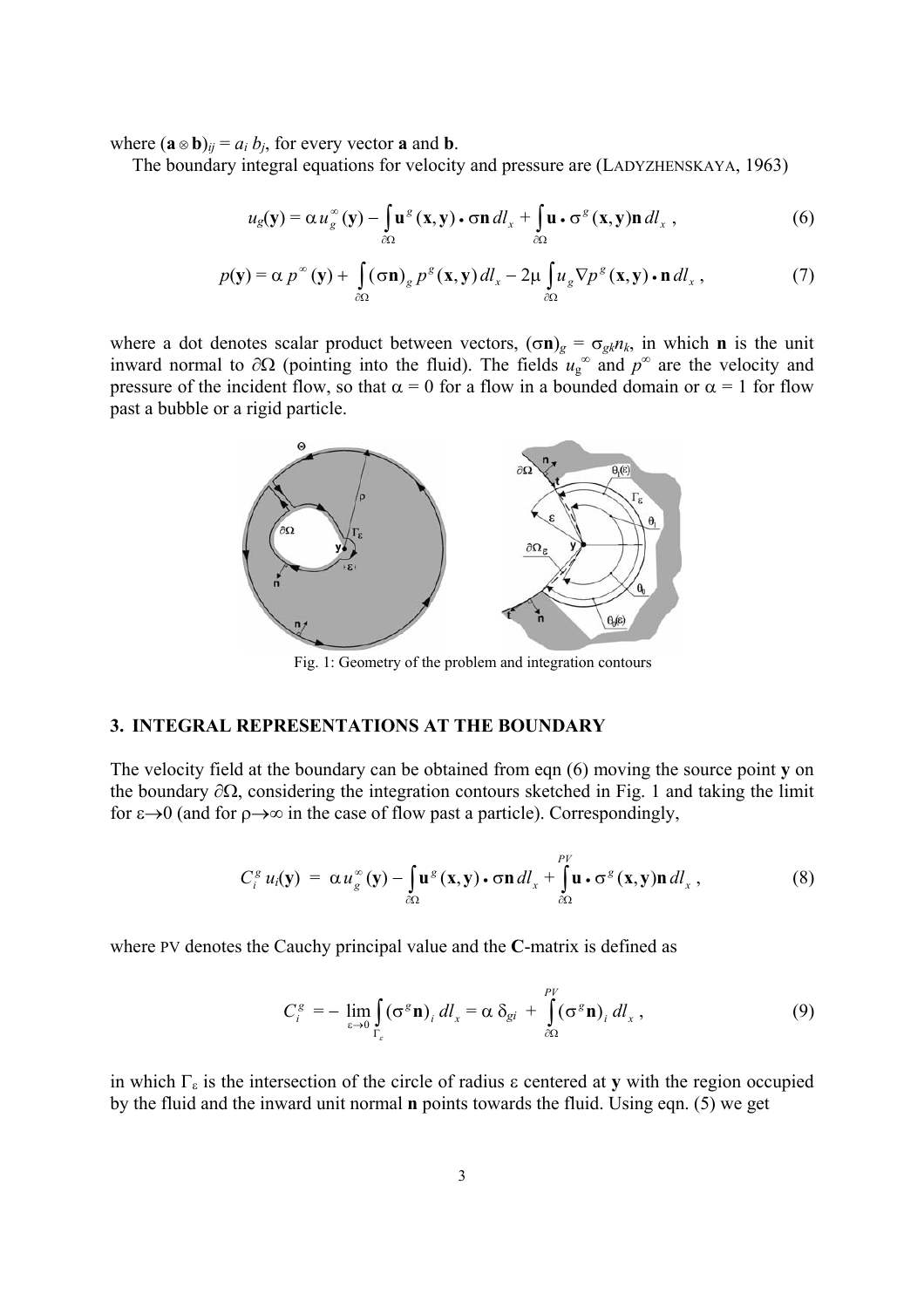$$
\mathbf{C} = \frac{1}{2\pi} \left[ (\theta_1 - \theta_0) \, \mathbf{I} - (\mathbf{n}(\theta_1) \otimes \mathbf{t}(\theta_1))_{\text{sym}} + (\mathbf{n}(\theta_0) \otimes \mathbf{t}(\theta_0))_{\text{sym}} \right],\tag{10}
$$

where (**t**, **n**) are the unit vectors of a right-handed Cartesian reference system (Fig. 1) and  $\theta_0$ and  $\theta_1$  are the angular coordinates of the half-tangents to the boundary at point **y**. Note that at a smooth point of the boundary, where  $\theta_1 = \theta_0 + \pi$ ,  $\mathbf{C} = \frac{1}{2} \mathbf{I}$ .

In order to obtain a boundary integral representation for the pressure  $p$ , we note that, for a closed contour not enclosing the singularity point **y**, the following condition holds

$$
\oint \nabla p^g(\mathbf{x}, \mathbf{y}) \cdot \mathbf{n}(\mathbf{x}) \, dl_x = 0. \tag{11}
$$

The derivation here and in the following will be restricted to the case of a domain in an infinite flow (Fig. 1), whereas the easier situation of the flow confined to a closed domain will be simply stated. An infinite flow **u** and its corresponding pressure *p* are decomposed into unperturbed components  $\mathbf{u}^{\infty}$  and  $p^{\infty}$ , that would prevail in the absence of any disturbance, and perturbed components  $\mathbf{u}^{\text{D}}$  and  $p^{\text{D}}$ , so that  $\mathbf{u} = \mathbf{u}^{\infty} + \mathbf{u}^{\text{D}}$  and  $p = p^{\infty} + p^{\text{D}}$ . As for the perturbed field, applying eqn. (7) together with condition (11) to the contour shown in Fig. 1 yields

$$
\int_{\partial\Omega-\partial\Omega_{\varepsilon}+\Gamma_{\varepsilon}+\Theta_{\rho}} \left[ \left( \sigma^D \mathbf{n} \right) (\mathbf{x}) g \, p^{\varepsilon} (\mathbf{x}, \mathbf{y}) - 2\mu \, \nabla p^{\varepsilon} (\mathbf{x}, \mathbf{y}) \cdot \mathbf{n} (\mathbf{x}) \left( u_g^D (\mathbf{x}) - u_g^D (\mathbf{y}) \right) \right] d l_x = 0, \tag{12}
$$

where  $\partial\Omega_{\epsilon}$  is the boundary length intercepted by  $\Gamma_{\epsilon}$  and  $\Theta_{0}$  is a circle of radius  $\rho$  centered at **y** (Fig. 1). Taking the limit for  $\rho$  tending to infinity, considering the relation  $\mathbf{r} = r \mathbf{n}$  on  $\Gamma_{\varepsilon}$  and assuming that  $\sigma^D$  decays and that  $\mathbf{u}^D$  does not grow faster than  $\rho^n$ , with  $n<1$ , the integral along Θρ turns out to vanish. In order to evaluate the integral along Γε in the limit ε → 0, we introduce the first-order and zeroth-order series expansions for the velocity  $\mathbf{u}^D(\mathbf{x})$  and the stress  $\sigma^D(x)$ 

$$
\mathbf{u}^{\mathrm{D}}(\mathbf{x}) - \mathbf{u}^{\mathrm{D}}(\mathbf{y}) = \nabla \mathbf{u}^{\mathrm{D}}(\mathbf{y}) (\mathbf{x} - \mathbf{y}) + o(|\mathbf{x} - \mathbf{y}|^2), \quad \sigma^{\mathrm{D}}(\mathbf{x}) = \sigma^{\mathrm{D}}(\mathbf{y}) + o(|\mathbf{x} - \mathbf{y}|). \tag{13}
$$

Using eqns (13) and taking the limit  $\varepsilon \to 0$ , eqn (12) can be re-written as

$$
\frac{\theta_1 - \theta_0}{2\pi} p^D(\mathbf{y}) - 2\mu \mathbf{C} \cdot \nabla \mathbf{u}^D(\mathbf{y}) = \int_{\partial\Omega} (\sigma^D \mathbf{n})_g \ p^s \ dI_x - 2\mu \int_{\partial\Omega} \nabla p^s \cdot \mathbf{n} \left( u_g^D(\mathbf{x}) - u_g^D(\mathbf{y}) \right) dl_x \ . \ (14)
$$

The unperturbed field  $p^{\infty}$  is now analyzed, considering a contour enclosing the inclusion and excluding the point **y** through a circle of radius ε. Writing the analogous of the (12) for the unperturbed fields and for the considered contour, gives in the limit  $\varepsilon \to 0$ 

$$
\left(\frac{\theta_1-\theta_0}{2\pi}-1\right)p^{\infty}(\mathbf{y})-2\mu\,\mathbf{C}\cdot\nabla\mathbf{u}^{\infty}(\mathbf{y})=\int\limits_{\partial\Omega}^{\rho_V}(\sigma^{\infty}\mathbf{n})_g\,p^{\sigma}\,dl_x-2\mu\int\limits_{\partial\Omega}^{\rho_V}\nabla p^{\sigma}\cdot\mathbf{n}\left(u_g^{\infty}(\mathbf{x})-u_g^{\infty}(\mathbf{y})\right)dl_x\,(15)
$$

so that summing to (14) yields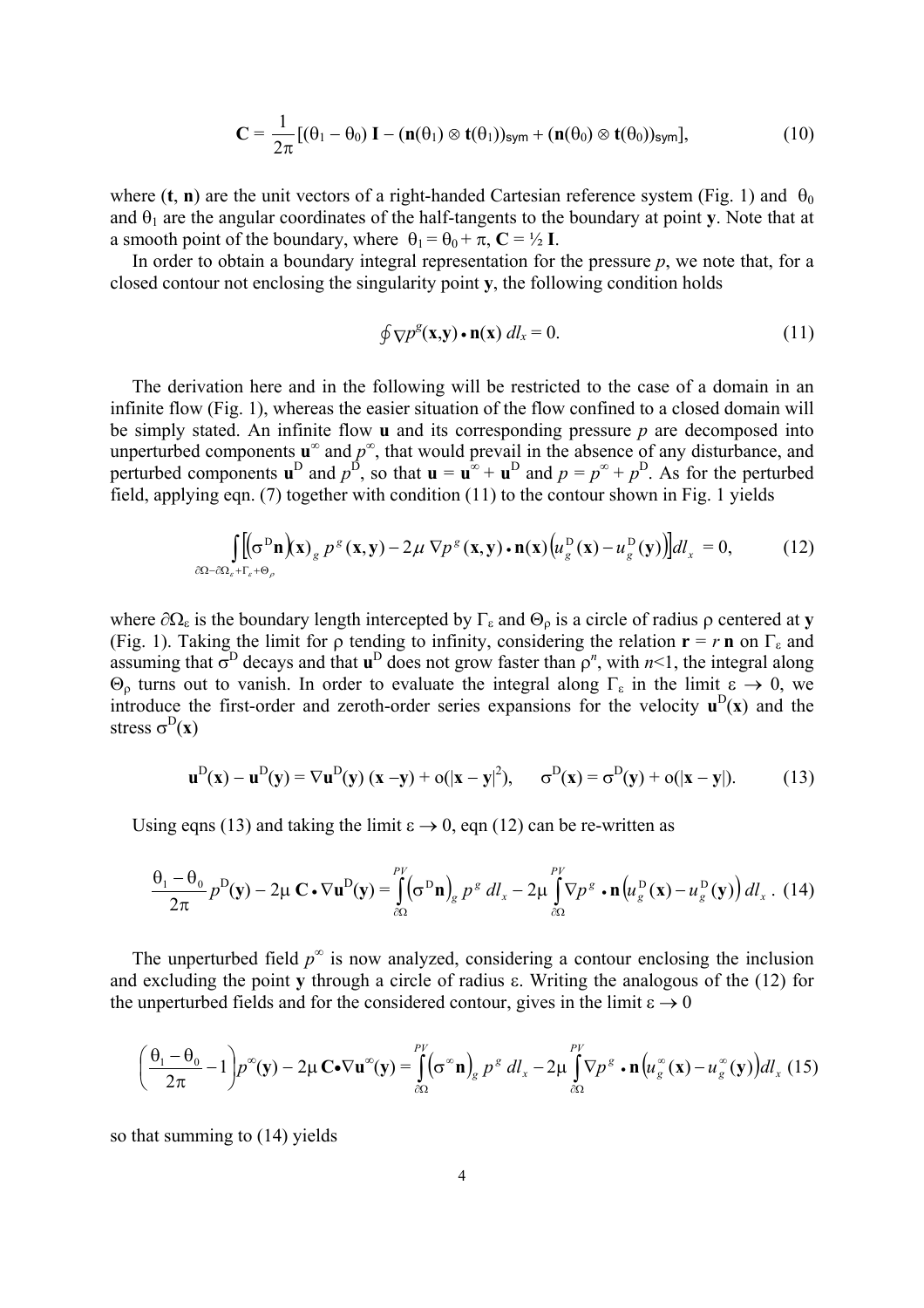$$
\frac{\theta_1 - \theta_0}{2\pi} p(\mathbf{y}) - 2\mu \mathbf{C} \cdot \nabla \mathbf{u}(\mathbf{y}) = \alpha p^{\infty}(\mathbf{y}) + \int_{\partial \Omega}^{p_V} (\sigma \mathbf{n})_g \ p^s \ d l_x - 2\mu \int_{\partial \Omega}^{p_V} \nabla p^s \cdot \mathbf{n} \left( u_g(\mathbf{x}) - u_g(\mathbf{y}) \right) dl_x \ (16)
$$

a formula that has been obtained for  $\alpha = 1$  and that, for  $\alpha = 0$ , reduces to the case of flow confined to a finite domain.

Eqn  $(16)$  is the integral equation representing the pressure  $p$  at points of the boundary. In this equation, the boundary values of *p* are coupled with those of the velocity gradient but, at smooth points of the contour, where  $\theta_1 - \theta_0 = \pi$  and  $\mathbf{C} = \frac{1}{2}$  **I**, the integral equation simplifies to

$$
\frac{1}{2} p(\mathbf{y}) = \alpha p^{\infty}(\mathbf{y}) + \int_{\partial\Omega}^{PV} (\sigma \mathbf{n})_g p^s \, dl_x - 2\mu \int_{\partial\Omega}^{PV} \nabla p^s \cdot \mathbf{n} \big( u_g(\mathbf{x}) - u_g(\mathbf{y}) \big) dl_x \,. \tag{17}
$$

Note that when  $\partial Ω$  represents the boundary of a bubble, the traction is given by

$$
\sigma \mathbf{n} = (-p_{\rm B} + \gamma \kappa) \mathbf{n},\tag{18}
$$

where  $p_B$  is the pressure,  $\gamma$  the surface tension and  $\kappa$  is the curvature of the bubble, so that condition (17) becomes equivalent to the integral equation obtained by POZRIKIDIS (2001). Moreover, when  $\partial\Omega$  represents the boundary of a rigid inclusion, the term due to the gradient of the Stokeslet pressure vanishes and a boundary equation implicitly derived by LIRON & BARTA (1992) is recovered.

An alternative form of (16) involving hypersingular integrals will be useful later and is simply obtained as follows. Considering the contour reported in Fig. 1, we obtain when  $\rho \rightarrow \infty$ 

$$
\int_{\partial\Omega-\partial\Omega_{\varepsilon}+\Gamma_{\varepsilon}+\Theta_{\rho}} \nabla p^{\varepsilon}(\mathbf{x},\mathbf{y})\cdot \mathbf{n}(\mathbf{x})\,dl_{x} = \int_{\partial\Omega-\partial\Omega_{\varepsilon}} \nabla p^{\varepsilon}(\mathbf{x},\mathbf{y})\cdot \mathbf{n}(\mathbf{x})\,dl_{x} - \frac{1}{2\pi\varepsilon} \int_{\theta_{0}(\varepsilon)}^{\theta_{1}(\varepsilon)} n_{g}(\theta)\,d\theta = 0, \qquad (19)
$$

where  $\theta_0(\varepsilon)$  and  $\theta_1(\varepsilon)$  are the angles singling out the initial and final edges of the arc  $\Gamma_{\varepsilon}$  (see the detail in Fig. 1). A Taylor series expansion of the integral yields

$$
\int_{\theta_0(\varepsilon)}^{\theta_1(\varepsilon)} \mathbf{n}(\theta) \ d\theta = \mathbf{n}(\theta_1) + \mathbf{n}(\theta_0) - \varepsilon \left[ \theta_1'(0) \, \mathbf{t}(\theta_1) + \theta_0'(0) \, \mathbf{t}(\theta_0) \right] + o(\varepsilon^2), \tag{20}
$$

where  $\theta_0 = \theta_0(0)$  and  $\theta_1 = \theta_1(0)$  are the angular coordinates of the half-tangents to the boundary at point **y** (Fig. 1) and a prime denotes differentiation with respect to the argument. In the limit  $\varepsilon \to 0$ , we obtain

$$
\int_{\partial\Omega}^{FP} \mathbf{v} \mathbf{p}^g \cdot \mathbf{n} \, dl_x = -\frac{1}{2\pi} \left[ \Theta_1'(0) \, t_g(\theta_1) + \Theta_0'(0) \, t_g(\theta_0) \right],\tag{21}
$$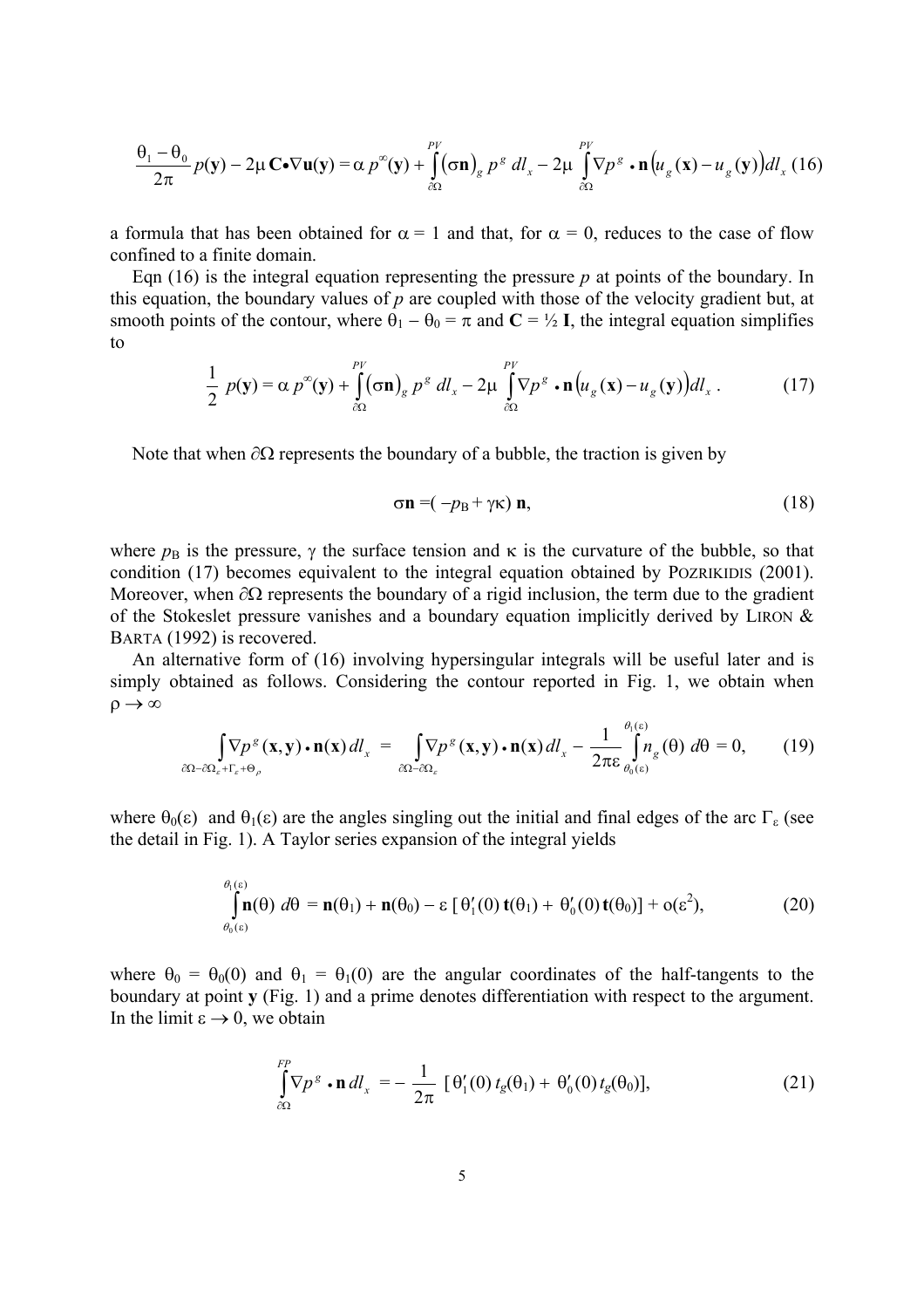where *FP* denotes the Hadamard finite part of the integral. Employing (21) in (16) we arrive at the expression

$$
\frac{\theta_1 - \theta_0}{2\pi} p(\mathbf{y}) - 2\mu \mathbf{C} \cdot \nabla \mathbf{u}(\mathbf{y}) + \frac{\mu}{\pi} [\theta'_1(0) \mathbf{t}(\theta_1) + \theta'_0(0) \mathbf{t}(\theta_0)] \cdot \mathbf{u}(\mathbf{y}),
$$
  
=  $\alpha p^{\infty}(\mathbf{y}) + \int_{\partial\Omega}^{PV} (\sigma \mathbf{n})_g p^g d l_x - 2\mu \int_{\partial\Omega}^{FP} \nabla p^g \cdot \mathbf{n} u_g d l_x.$  (22)

Note that in the case of piecewise linear boundary  $\theta'_{1}(0) = \theta'_{0}(0) = 0$  and for smooth boundary, where  $\theta_1 - \theta_0 = \pi$ ,  $\theta'_1(0) = -\theta'_0(0)$  and  $\mathbf{t}(\theta_1) = \mathbf{t}(\theta_0)$ , we get

$$
\frac{1}{2} p(\mathbf{y}) = \alpha p^{\infty}(\mathbf{y}) + \int_{\partial\Omega}^{PV} (\sigma \mathbf{n})_g p^g dl_x - 2 \mu \int_{\partial\Omega}^{FP} \nabla p^g \cdot \mathbf{n} u_g dl_x ,
$$
 (23)

which is an alternative to (17), involving hypersingular kernel.

An integral equation for the velocity gradient at boundary points can be obtained starting from eqn (6). In particular, we begin noting that for a closed contour not enclosing the singularity point **y**, the following condition holds

$$
\oint \sigma_{,k}^{g}(\mathbf{x}, \mathbf{y}) \mathbf{n}(\mathbf{x}) dl_{,x} = 0. \tag{24}
$$

Restricting the derivation to the case of infinite flow past a particle, we get for the perturbed and unperturbed fields

$$
\int_{\partial\Omega-\partial\Omega_{\varepsilon}+\Gamma_{\varepsilon}+\Theta_{\rho}} \left[ \sigma^{\mathcal{D}} \mathbf{n} \cdot \mathbf{u}_{,\varepsilon}^{\varepsilon} - \sigma_{,\varepsilon}^{\varepsilon} \mathbf{n} \cdot (\mathbf{u}^{\mathcal{D}}(\mathbf{x}) - \mathbf{u}^{\mathcal{D}}(\mathbf{y})) \right] d l_{x} = 0, \tag{25}
$$

$$
\int_{\partial\Omega - \partial\Omega_{\varepsilon} + \Gamma_{\varepsilon}} [\sigma^{\infty} \mathbf{n} \cdot \mathbf{u}_{,k}^g - \sigma_{,k}^g \mathbf{n} \cdot (\mathbf{u}^{\infty}(\mathbf{x}) - \mathbf{u}^{\infty}(\mathbf{y}))] dl_x = 0, \qquad (26)
$$

where  $\mathbf{u}_{k}$ <sup>g</sup> and  $\sigma_{k}$ <sup>g</sup> are singular as  $1/r$  and  $1/r^2$  respectively, when *r* tends to zero. Following a procedure analogous to that illustrated for the derivation of pressure representation and taking the limits for  $\rho \rightarrow \infty$  and  $\varepsilon \rightarrow 0$ , the combination of eqns. (25)-(26) gives

$$
(\mathbf{A}\nabla\mathbf{u}(\mathbf{y})+\mathbf{B}\mathbf{D}(\mathbf{y})+p(\mathbf{y})\mathbf{F})_{gk}=\alpha u_{g,k}^{\infty}(\mathbf{y})-\int_{\partial\Omega}^{p_{V}}\sigma_{,k}^{g}\mathbf{n}\cdot(\mathbf{u}(\mathbf{x})-\mathbf{u}(\mathbf{y}))dl_{x}+\int_{\partial\Omega}^{p_{V}}\sigma\mathbf{n}\cdot\mathbf{u}_{,k}^{g}dl_{x}\tag{27}
$$

where

$$
A_{gkm} = \lim_{\varepsilon \to 0} \int_{\Gamma_{\varepsilon}} \sigma_{ij,k}^g n_j (x_m - y_m) dl_x , B_{gkm} = -\lim_{\varepsilon \to 0} 2\mu \int_{\Gamma_{\varepsilon}} n_m u_{i,k}^g dl_x , F_{gk} = -\lim_{\varepsilon \to 0} \int_{\Gamma_{\varepsilon}} \mathbf{n} \cdot \mathbf{u}_{j,k}^g dl_x (28)
$$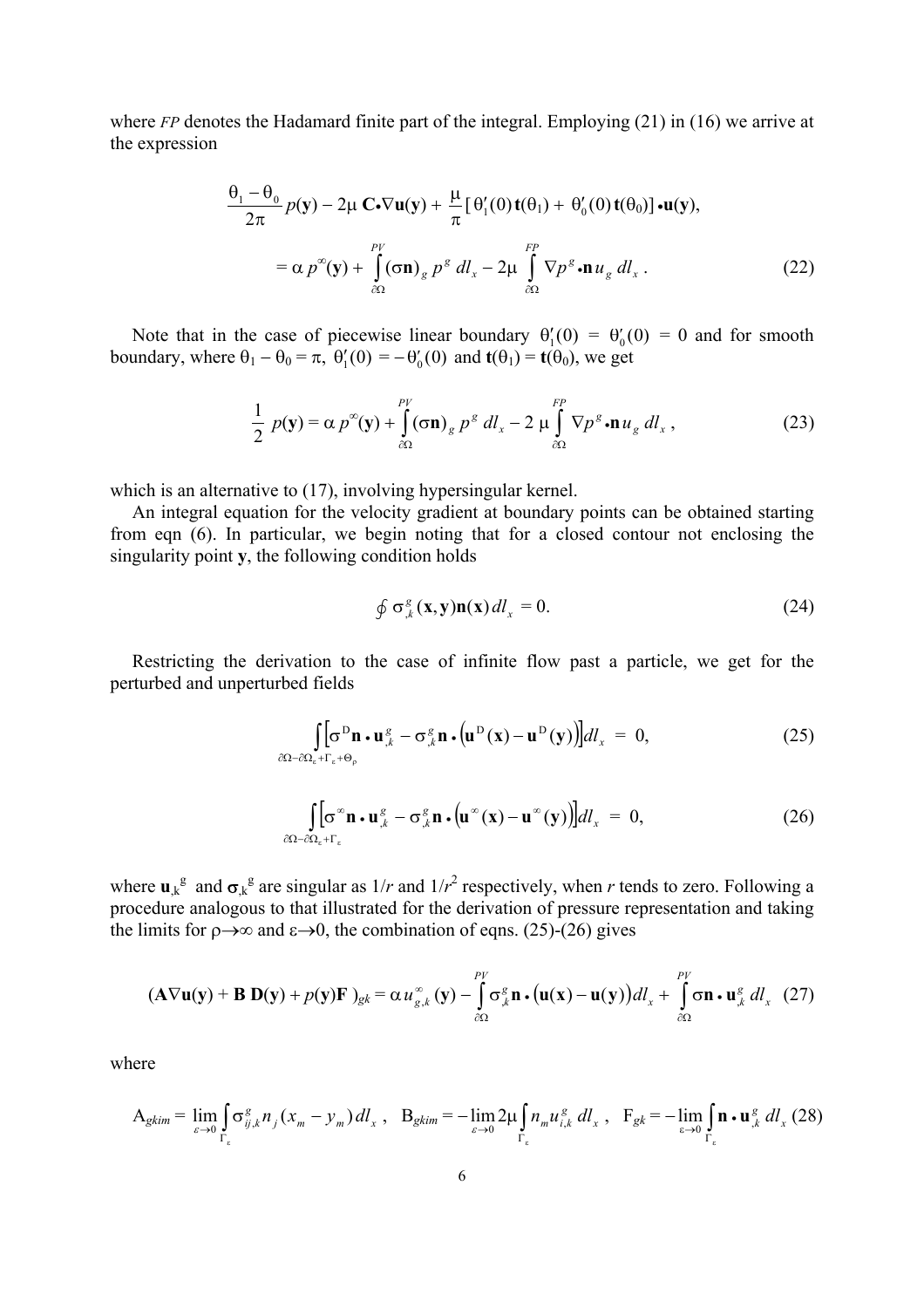and **D** is the rate-of-strain tensor

$$
\mathbf{D} = \frac{1}{2} (\nabla \mathbf{u} + \nabla \mathbf{u}^{\mathrm{T}}).
$$
 (29)

Substituting the expressions for the velocity and stress gradients of the Green state and taking the relation  $\mathbf{r} = r \mathbf{n}$  on  $\Gamma_{\varepsilon}$  into account, eqns (28) yield

$$
\mathbf{A}\nabla \mathbf{u} + \mathbf{B}\ \mathbf{D} = \frac{1}{4} [\nabla \mathbf{u}\mathbf{C} + \nabla \mathbf{u}^{\mathrm{T}}\mathbf{C} - \mathbf{C}\nabla \mathbf{u} - 5 \mathbf{C}\nabla \mathbf{u}^{\mathrm{T}} - 6(\mathbf{C}\cdot\nabla \mathbf{u})\mathbf{I} + 16 \mathbf{E}\nabla \mathbf{u}], \tag{30}
$$

$$
\mathbf{F} = -\frac{\theta_1 - \theta_0}{4\pi\mu} \mathbf{I} + \frac{1}{2\mu} \mathbf{C},
$$
 (31)

where

$$
\mathbf{E} = \frac{1}{\pi} \int_{\theta_0}^{\theta_1} \mathbf{n} \otimes \mathbf{n} \otimes \mathbf{n} \otimes \mathbf{n} \, d\theta. \tag{32}
$$

In the special case of a smooth (Lyapunov) boundary

$$
\mathbf{B} \mathbf{D} = \frac{1}{4} \mathbf{D}, \quad \mathbf{A} \nabla \mathbf{u} + \mathbf{B} \mathbf{D} = \frac{1}{2} \nabla \mathbf{u}, \quad \mathbf{F} = \mathbf{0}, \tag{33}
$$

so that eqn. (27) reduces to

$$
\frac{1}{2}u_{g,k}(\mathbf{y}) = \alpha u_{g,k}^{\infty}(\mathbf{y}) - \int_{\partial\Omega}^{PV} \sigma_{k}^{g} \mathbf{n} \cdot (\mathbf{u}(\mathbf{x}) - \mathbf{u}(\mathbf{y})) dl_{x} + \int_{\partial\Omega}^{PV} \sigma \mathbf{n} \cdot \mathbf{u}_{,k}^{g} dl_{x}. \qquad (34)
$$

By means of eqns. (17) and (34), the constitutive eqn. (2) provides the boundary integral representation for the stress

$$
\frac{1}{2}\sigma_{gk}(\mathbf{y}) = \sigma_{gk}^{\infty}(\mathbf{y}) + \int_{\partial\Omega}^{PV} (\sigma^g \sigma \mathbf{n})_k dl_x ,
$$

$$
-\mu \int_{\partial\Omega}^{PV} [(\mathbf{u}(\mathbf{x}) - \mathbf{u}(\mathbf{y})) \cdot (\sigma_{,k}^g + \sigma_{,g}^k) \mathbf{n} + 2\delta_{gk} (\mathbf{u}(\mathbf{x}) - \mathbf{u}(\mathbf{y}))_i \nabla p^i \cdot \mathbf{n}] dl_x .
$$
(35)

In the special case of flow past a particle, the second integral vanishes and eqn (35) reduces to a two-dimensional version of that obtained by LIRON & BARTA (1992) for threedimensional flow.

An alternative form of (27) involving hypersingular integrals can be obtained considering the contour of Fig. 1 and taking the limit for  $\rho \rightarrow \infty$ , so that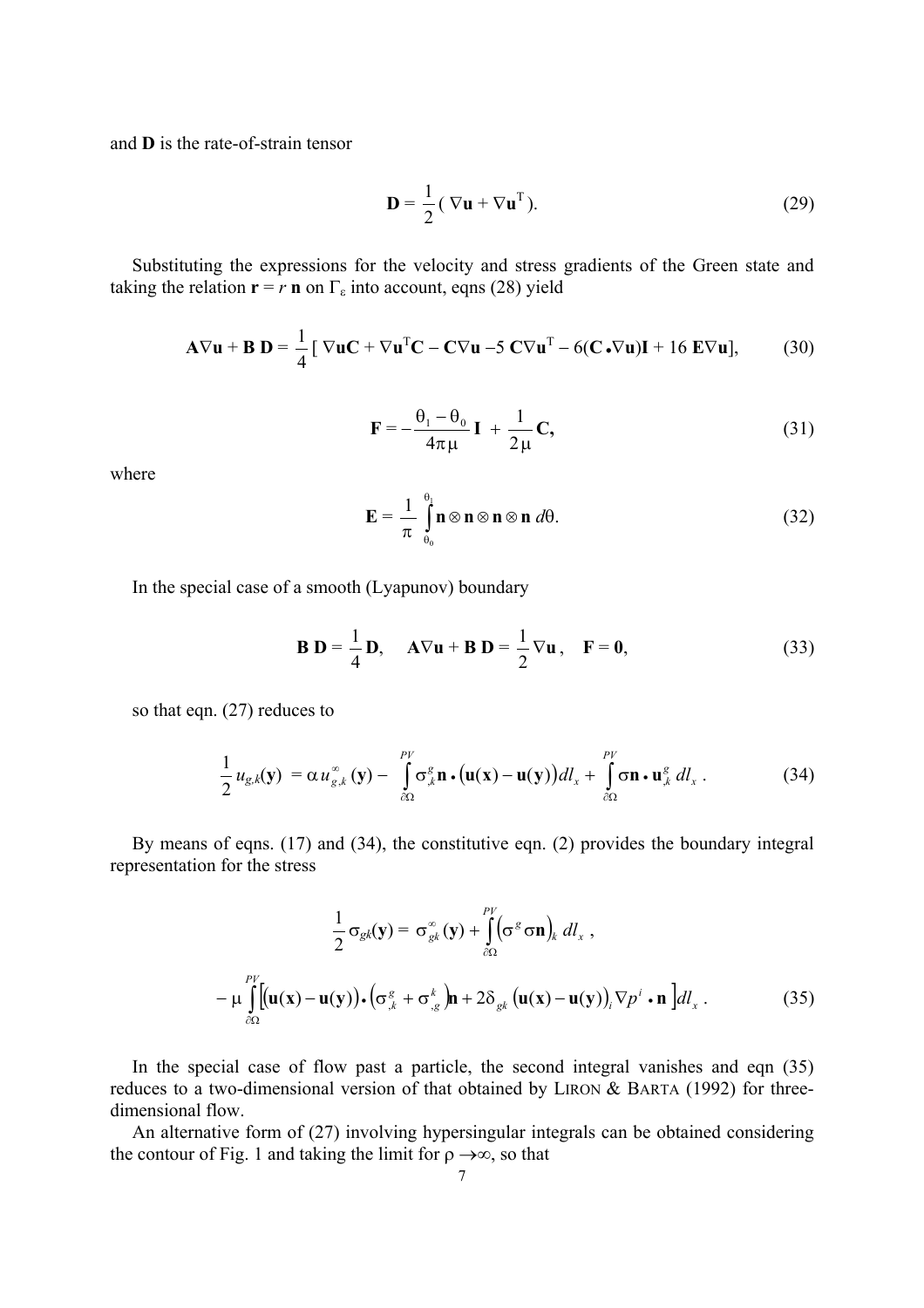$$
\int_{\partial\Omega-\partial\Omega_{\varepsilon}} \sigma_{,k}^{g}(\mathbf{x}, \mathbf{y}) \mathbf{n}(\mathbf{x}) dl_{x} + \frac{1}{\pi \varepsilon} \int_{\theta_{0}(\varepsilon)}^{\theta_{1}(\varepsilon)} \left(n_{g} e^{k} + \delta_{g k} \mathbf{n} - 3 n_{g} n_{k} \mathbf{n}\right) d\theta = 0.
$$
 (36)

Expanding the second integral in Taylor series, taking the limit for  $\varepsilon \rightarrow 0$ , and substituting into eqn. (27), lead to

$$
(\mathbf{H}\,\mathbf{u}(\mathbf{y})\,+\,\mathbf{A}\nabla\mathbf{u}(\mathbf{y})+\mathbf{B}\,\mathbf{D}(\mathbf{y})+p(\mathbf{y})\mathbf{F}\,)_{\mathbf{g}k}=\alpha\,u_{\mathbf{g},k}^{\infty}\,(\mathbf{y})-\int\limits_{\partial\Omega}^{\mathbf{F}P}\sigma_{,k}^{\mathbf{g}}\mathbf{n}\cdot\mathbf{u}\,dl_{x}+\int\limits_{\partial\Omega}^{\mathbf{F}V}\sigma\mathbf{n}\cdot\mathbf{u}_{,k}^{\mathbf{g}}\,dl_{x}\,,\,(37)
$$

where

$$
\mathbf{H} = \frac{1}{\pi} \left[ \theta_1'(0) (\mathbf{t}(\theta_1) \otimes \mathbf{I} + \mathbf{I} \otimes \mathbf{t}(\theta_1) - 3 \mathbf{t}(\theta_1) \otimes \mathbf{t}(\theta_1) \otimes \mathbf{t}(\theta_1)) \right. \\ \left. + \theta_0'(0) (\mathbf{t}(\theta_0) \otimes \mathbf{I} + \mathbf{I} \otimes \mathbf{t}(\theta_0) + 3 \mathbf{t}(\theta_1) \otimes \mathbf{t}(\theta_0) \otimes \mathbf{t}(\theta_0)) \right]. \tag{38}
$$

The tensors **H**, **A**, **B** and **F** collect the *free-terms* of the integral equation representing the velocity gradient at points on the boundary. Note that **H** depends on the curvatures of the boundary and vanishes both for smooth and piecewise rectilinear boundary. This dependence on the curvature has a correspondence in elasticity (GUIGGIANI, 1995). At smooth points of the contour, where **F** turns out to be zero, eqn (37) simplifies as follows:

$$
\frac{1}{2}u_{g,k}(\mathbf{y}) = \alpha u_{g,k}^{\infty}(\mathbf{y}) - \int_{\partial\Omega}^{FP} \sigma_{,k}^g \mathbf{n} \cdot \mathbf{u} \, dl_x + \int_{\partial\Omega}^{PF} \sigma \mathbf{n} \cdot \mathbf{u}_{,k}^g \, dl_x \,. \tag{39}
$$

Once the velocity gradient and the pressure are given, the integral representation of the stress tensor on smooth points of the boundary follows from eqn. (2):

$$
\frac{1}{2}\sigma_{gk}(\mathbf{y}) = \alpha \sigma_{gk}^{\infty}(\mathbf{y}) + \int_{\partial\Omega}^{PV} (\sigma^g \sigma \mathbf{n})_k \, dl_x - \mu \int_{\partial\Omega}^{FP} [\mathbf{u} \cdot (\sigma_{,k}^g + \sigma_{,g}^k) \mathbf{n} + 2\delta_{gk} u_i \nabla p^i \cdot \mathbf{n}] dl_x \,. \tag{40}
$$

In closure of this Section, we note that eqns. (39) and (40) permit the complete determination of velocity gradient and stress at the boundary when tractions and velocities are here known.

### **4. SIMMETRIC FORMULATION OF THE BOUNDARY ELEMENT METHOD**

Let  $\delta u_{\rm g}$  and  $\delta f_{\rm g}$  be virtual velocity and traction fields satisfying the boundary conditions

$$
\delta u_{\rm g} = 0, \quad \text{on } \partial \Omega_{\rm u}, \quad \delta f_{\rm g} = 0, \quad \text{on } \partial \Omega_{\rm f} \tag{41}
$$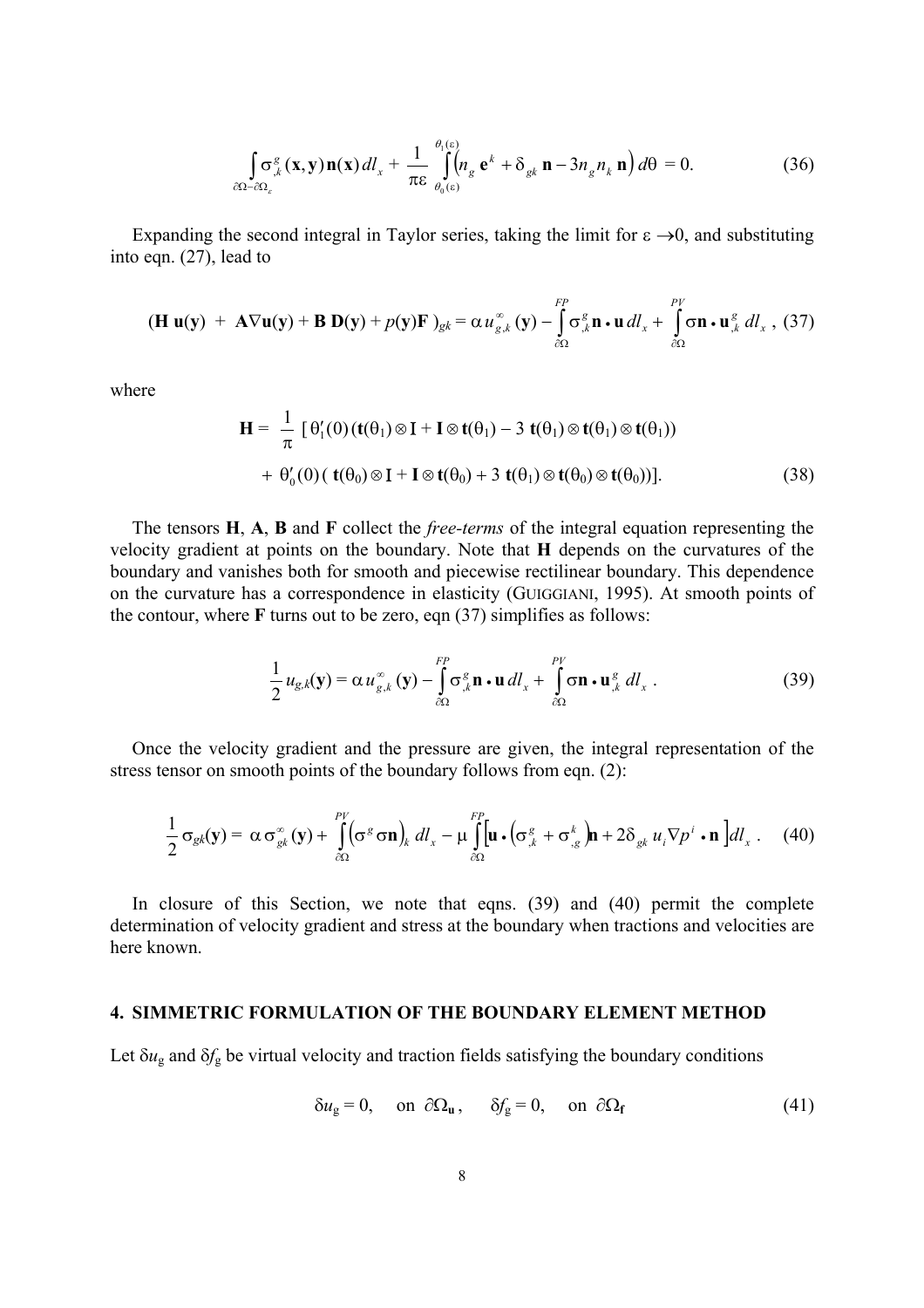where  $\partial\Omega_{\bf{u}}$  and  $\partial\Omega_{\bf{f}}$  are the portions of the boundary where velocities and tractions  ${\bf f} = \sigma {\bf n}$  are assigned, respectively.

Taking the scalar product of velocity **u** and traction  $f = \sigma n$ , as given by eqns (8) and (40) on a Lyapunov boundary, by the virtual fields and integrating over the contour, the following equations are obtained:

$$
\frac{1}{2} \int_{\partial \Omega_{u}} u_{g}(\mathbf{y}) \, \delta f_{g}(\mathbf{y}) \, dI_{y} - \alpha \int_{\partial \Omega_{u}} u_{g}^{\infty}(\mathbf{y}) \, \delta f_{g}(\mathbf{y}) \, dI_{y} = - \int_{\partial \Omega_{u}} \delta f_{g}(\mathbf{y}) \Biggl( \int_{\partial \Omega} \mathbf{u}^{g} \cdot \mathbf{f} \, dI_{x} - \int_{\partial \Omega} \mathbf{u} \cdot \mathbf{f}^{g} \, dI_{x} \Biggr) dI_{y} , \qquad (42)
$$

$$
\frac{1}{2} \int_{\partial \Omega_{\mathbf{f}}} \delta u_{g}(\mathbf{y}) f_{g}(\mathbf{y}) \, dI_{y} - \alpha \int_{\partial \Omega_{\mathbf{f}}} \delta u_{g}(\mathbf{y}) f_{g}^{\infty}(\mathbf{y}) \, dI_{y} = \int_{\partial \Omega_{\mathbf{f}}} \delta u_{g}(\mathbf{y}) \left[ \mathbf{n}(\mathbf{y}) \cdot \int_{\partial \Omega}^{PV} \sigma^{g} \mathbf{f} \, dI_{x} \right] \, dI_{y}
$$
\n
$$
- \mu \int_{\partial \Omega_{\mathbf{f}}} \delta u_{g}(\mathbf{y}) \left\{ n_{k}(\mathbf{y}) \int_{\partial \Omega}^{FP} \left[ \mathbf{u} \cdot (\sigma_{,k}^{g} + \sigma_{,g}^{k}) \mathbf{n} + 2 \delta_{gk} u_{i} \nabla p^{i} \cdot \mathbf{n} \right] dI_{x} \right\} dI_{y}.
$$
\n(43)

Eqns (42) and (43) are the starting point to derive a symmetric formulation of the boundary element method. To this purpose, the boundary  $\partial\Omega$  is divided into  $n_e$  elements  $\partial\Omega^e$  ( $e = 1,...,$  $n_e$ ), with subsets  $n_e$ <sup>u</sup> and  $n_e$ <sup>t</sup> belonging to  $\partial \Omega_u$  and  $\partial \Omega_t$ , respectively (i.e.  $n_e = n_e$ <sup>u</sup> +  $n_e$ <sup>t</sup>). Within each boundary element  $\partial \Omega^e$ , the following representations for velocities and tractions are chosen:

$$
u_g(x) = \sum_{\alpha=1}^{n_\alpha} \varphi^\alpha(x) u_g^\alpha, \qquad f_g(x) = \sum_{\beta=1}^{n_\beta} \varphi^\alpha(x) f_g^\alpha \tag{44}
$$

where  $u_g^{\alpha}$  and  $f_g^{\alpha}$  are the nodal values of velocities and tractions, respectively and  $\varphi^{\alpha}$  are the relevant shape functions. Assuming for δ*u*g and δ*f*g the *same shape functions* as in (44), and taking into account that eqns. (42), (43) hold true for every  $\delta u_{\rm g}$  and  $\delta f_{\rm g}$ , the following linear algebraic system can be obtained:

$$
\begin{bmatrix} A & B \\ D & C \end{bmatrix} \begin{bmatrix} u \\ f \end{bmatrix} = \begin{bmatrix} p \\ q \end{bmatrix}
$$
 (45)

representing the governing equations of the discrete model.

In eqn (45), vectors **u**, **f** collect the unknown nodal values of velocity and tractions, the system matrix is obtained by assembling the element sub-matrices

$$
A_{gi}^{\alpha\beta} = -\mu \int\limits_{\partial\Omega_f^e} \varphi^{\alpha}(\mathbf{y}) \left\{ n_k(\mathbf{y}) \int\limits_{\partial\Omega_f^e}^{FP} [\sigma_{ij,k}^s + \sigma_{ij,g}^k] n_j + 2 \delta_{gk} p_{,j}^i n_j] \varphi^{\beta}(\mathbf{x}) dl_x \right\} dl_y,
$$